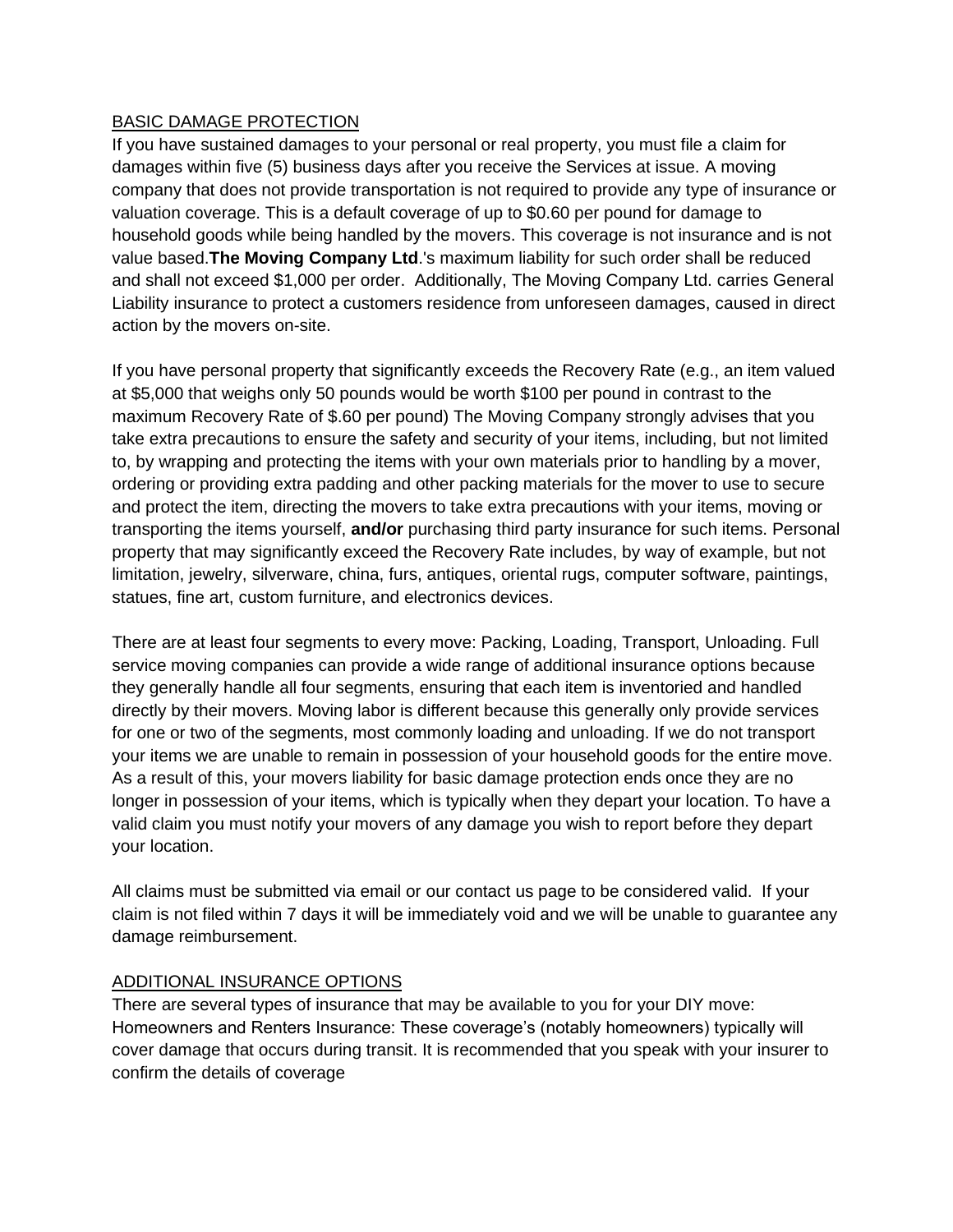Third Party Insurers: There are insurance companies that will sell a policy specifically to cover household goods during a move. It is important to note that these policies tend to have a lot of exclusions and should be thoroughly reviewed before purchasing

Insurance from Truck Rental / Portable Storage Companies: Most truck rental, storage container and transportation companies will provide insurance options for your items. These insurance coverages typically insure your household goods against loss due to fire and other natural events. Review the details of each insurance option directly with your transportation company before purchasing.

# WHAT IS NOT COVERED: EXCLUSIONS

Notwithstanding anything herein to the contrary, including the foregoing discussion of the Damage Protection Policy, The Moving Company Ltd and its subsidiaries and affiliates, and each of the foregoing entities' employees, contractors, and agents, shall not be liable for any of the following damages or claims:

\*Pre-Existing Damages\*

You are required to disclose any pre-existing damages to The Moving Company Ltd prior to your move. In addition, The Moving Company Ltd reserves the right, in its sole discretion, to declare a damage as pre-existing based on its investigation of your claim if, after a good-faith review, facts and circumstances warrant such a determination.

# \*Minor Damages\*

The Moving Company Ltd will not pay any damages for minor dents or small nicks or scratches caused by any Third Party Provider (or any agent thereof) to your property as a result of your receipt of the Services. You expressly acknowledge and agree that minor dents or small nicks or scratches are typical of any move and cannot be prevented.

\*Particleboard Furniture\*

The Moving Company Ltd will not be liable for damage to any particleboard, chip-core, or pressboard furniture.

#### \*Natural Materials\*

Marble, slate, and stone material items are prone to weakness and cracking overtime. The Moving Company Ltd will not be liable for damaged items made exclusively of (or a composite of) natural materials.

\*Completed Repairs\*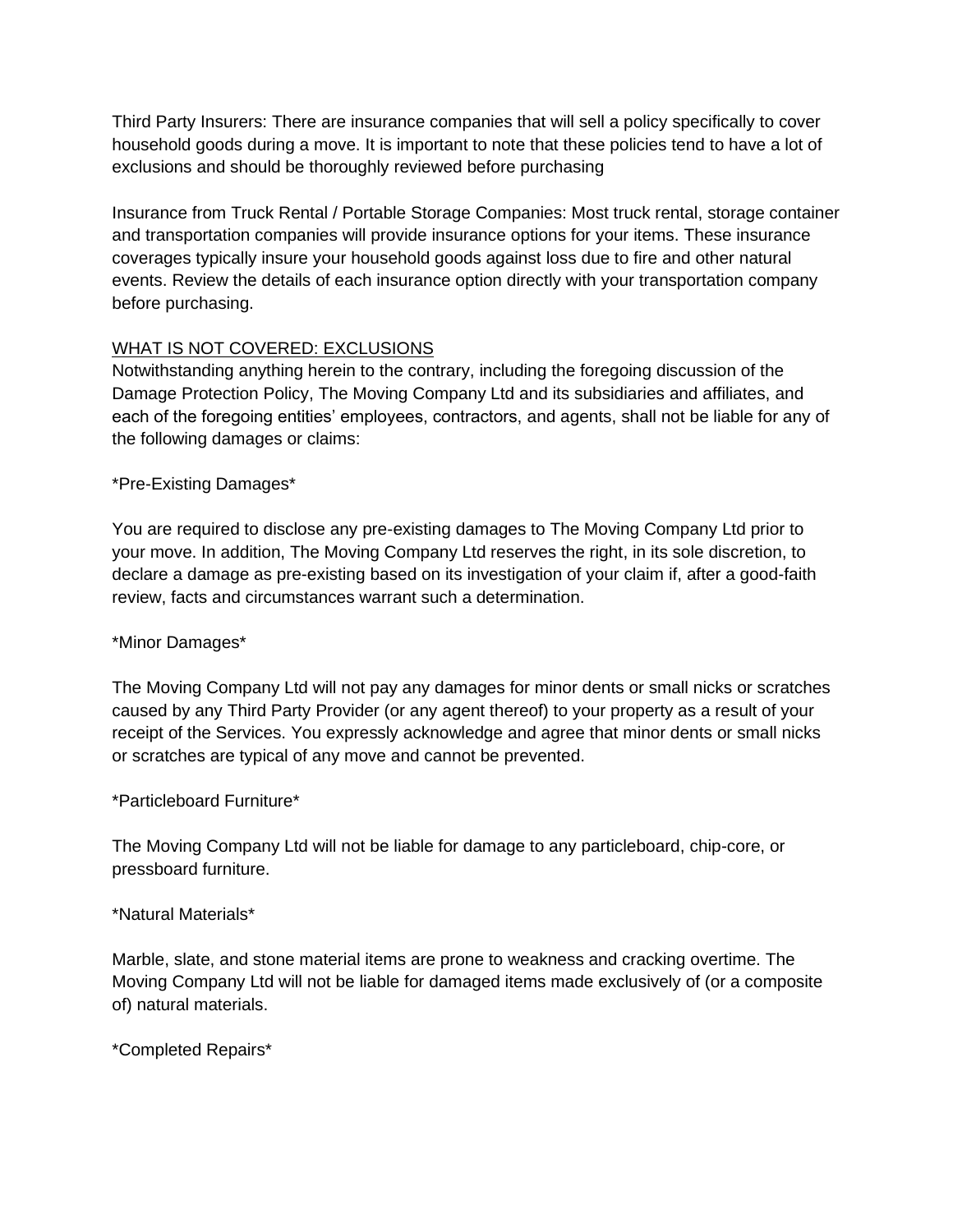The Moving Company Ltd will not pay any damages that have been repaired or replaced by you or someone else at your request prior to you filing a claim with The Moving Company Ltd or, if completed after a claim has been filed, if completed without the written consent of The Moving Company Ltd. You should not repair or replace property before resolving your claim with The Moving Company Ltd unless you have obtained prior written consent from The Moving Company Ltd.

### \*Certain Electronics and Appliances\*

The Moving Company Ltd will not be liable for electronics or appliances that fail to operate after being shipped and/or reconnected. You acknowledge and understand that electronics and appliances are not tested prior to shipment, and as such, it will not be possible to determine whether a damage has occurred due to handling or shipment. In addition, The Moving Company Ltd will not be liable for any structural plumbing, electrical systems, or water damage associated with electronics or appliances that are handled by a laborer unloading cargo. Third Party Providers should require all appliances to be disconnected, uninstalled, and drained (if necessary) by you prior to moving such items. In addition, The Moving Company Ltd will not be liable for any damages caused to an electronics device (including, without limitation, any television or other display monitor) that is not properly boxed and protected before handling by a laborer. You should never allow a television or other display monitor to be shipped or otherwise transported without proper protective packaging and securement.

### \*Oversized and Extremely Heavy Items\*

The Moving Company Ltd will not be liable for any damages to items that weigh in excess of 300 pounds or for any items that exceed the clearance of hallways, stairways, or doorways where such items are not disassembled prior to being moved by a Third Party Provider. Common oversized or extremely heavy items include, but are not limited to, certain musical equipment (such as grand pianos), pool tables, hot tubs, ceramic grills, full-size copiers, fireproof cabinets/safes, grandfather clocks, workbenches, exercise equipment, etc.

#### \*Non-Inventoried Items\*

Prior to your service date, you may submit an inventory of your personal property. The Moving Company Ltd will not be liable for any damages for items lost or stolen that are not inventoried prior to your receipt of the Services or that are not documented by a Third Party as being loaded on the day of your move. You acknowledge and agree that, without submission of a documented inventory prior to the service date, and without documentation of items being moved on move day, there is no way to verify whether any item has been lost or stolen.

#### \*Reassembled Items\*

If you request reassembly of any of your personal property by any Laborer or other Third Party Provider, The Moving Company Ltd will not be liable for any damages that may arise as a result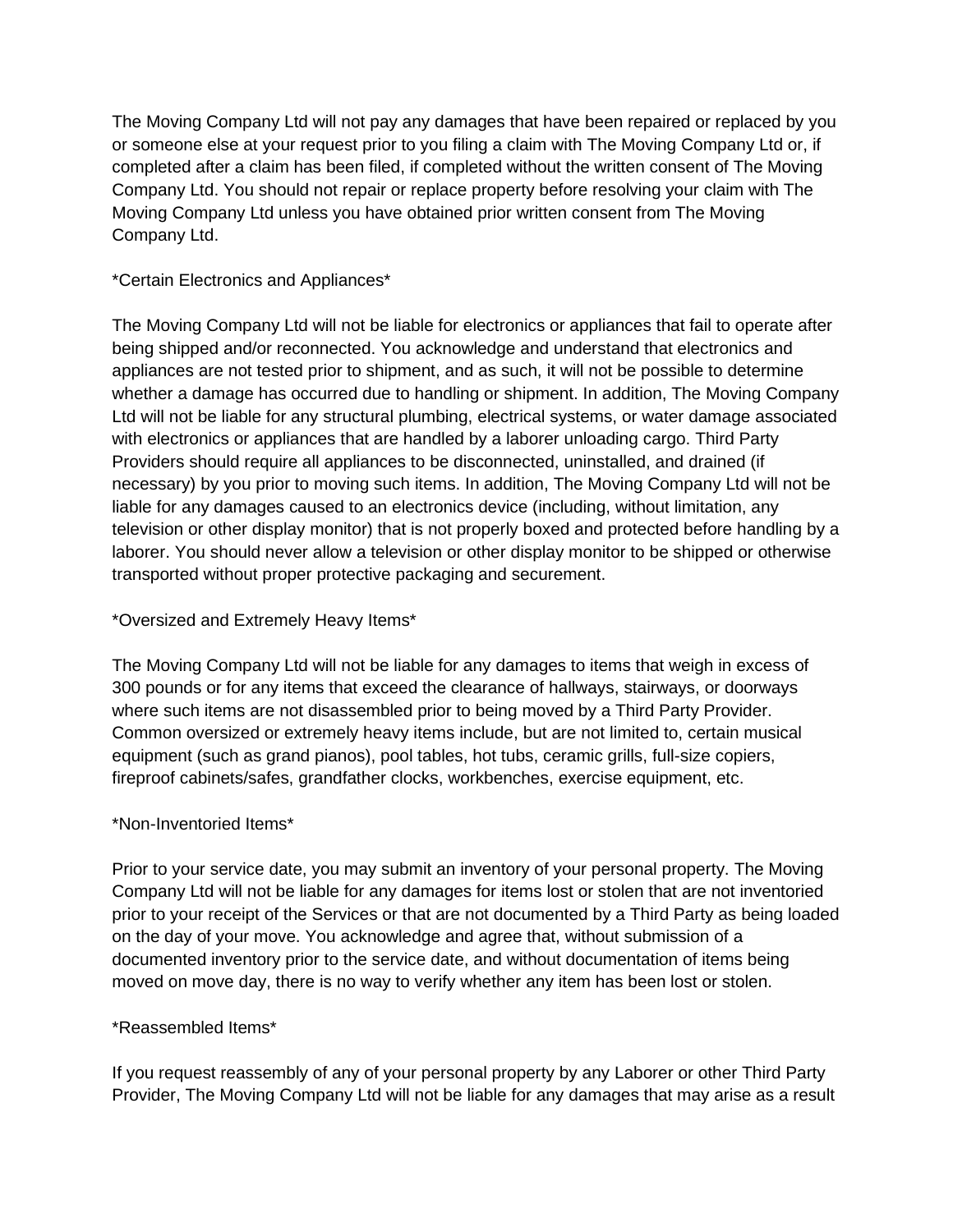of the assembly, attempted assembly, or failed assembly of such items, including, but not limited to, items containing particleboard, chip-core, or pressboard.

### \*Installations\*

The Moving Company Ltd does not arrange for Third Party Providers to install or uninstall washers, dryers, dishwashers, ice machines, water coolers, refrigerators, or electrical equipment. If a Third Party Provider provides any such services, The Moving Company Ltd will not be liable in any manner for any damages that may arise as a result of the actions or inactions of such Third Party Provider who performed such services. You should not ask any Third Party Provider to provide such services, and you agree to indemnify, defend, and hold The Moving Company Ltd and its subsidiaries and affiliates harmless from any expenses, losses, costs, (including reasonable attorneys' fees and costs), judgments, settlements, damages, awards, interests, fines, and liabilities of whatever kind, including as imposed by a court of law or by any governmental body or agency, that The Moving Company Ltd and/or its subsidiaries and affiliates may incur as a result of, arising out of, or in relation to your decision to do so.

### \*Prohibited Items\*

The Moving Company Ltd will not be liable for any damages to personal property that laborers/drivers are prohibited from moving or transporting, as applicable. Prohibited items include, but are not limited to: hazardous materials, such as combustible liquids (alcoholic beverages, acids, oils, paints, etc.), compressed gases (aerosols, engine starter fluids, scuba diving tanks, etc.), explosives (ammunition, loaded guns, propane tanks, etc.), flammables (ammonia, bleach, gasoline, motor oil, petroleum products, etc.), perishables (frozen food, plants, produce, refrigerated food, etc.), contraband or other items prohibited by federal or state law (illegal drugs, etc.), stolen property, and other property which you do not have a lawful right to possess.

# \*Evictions\*

Although The Moving Company Ltd retains the right to cancel, and the Third Party Providers may refuse to complete, an order for Services in the event that you or someone else at the location to be serviced is being evicted, in the event that an order for Services is nonetheless completed, you will not be eligible for any protection under the Damage Protection Policy and agree to indemnify, defend, and hold The Moving Company Ltd and its subsidiaries and affiliates harmless from and against any and all expenses, losses, costs, (including reasonable attorneys' fees and costs), judgments, settlements, damages, awards, interests, fines, and liabilities of whatever kind that The Moving Company Ltd and/or its subsidiaries or affiliates may incur as a result of, arising out of, or in relation to your or someone else's eviction.

\*Fraudulent Misrepresentations of Weight\*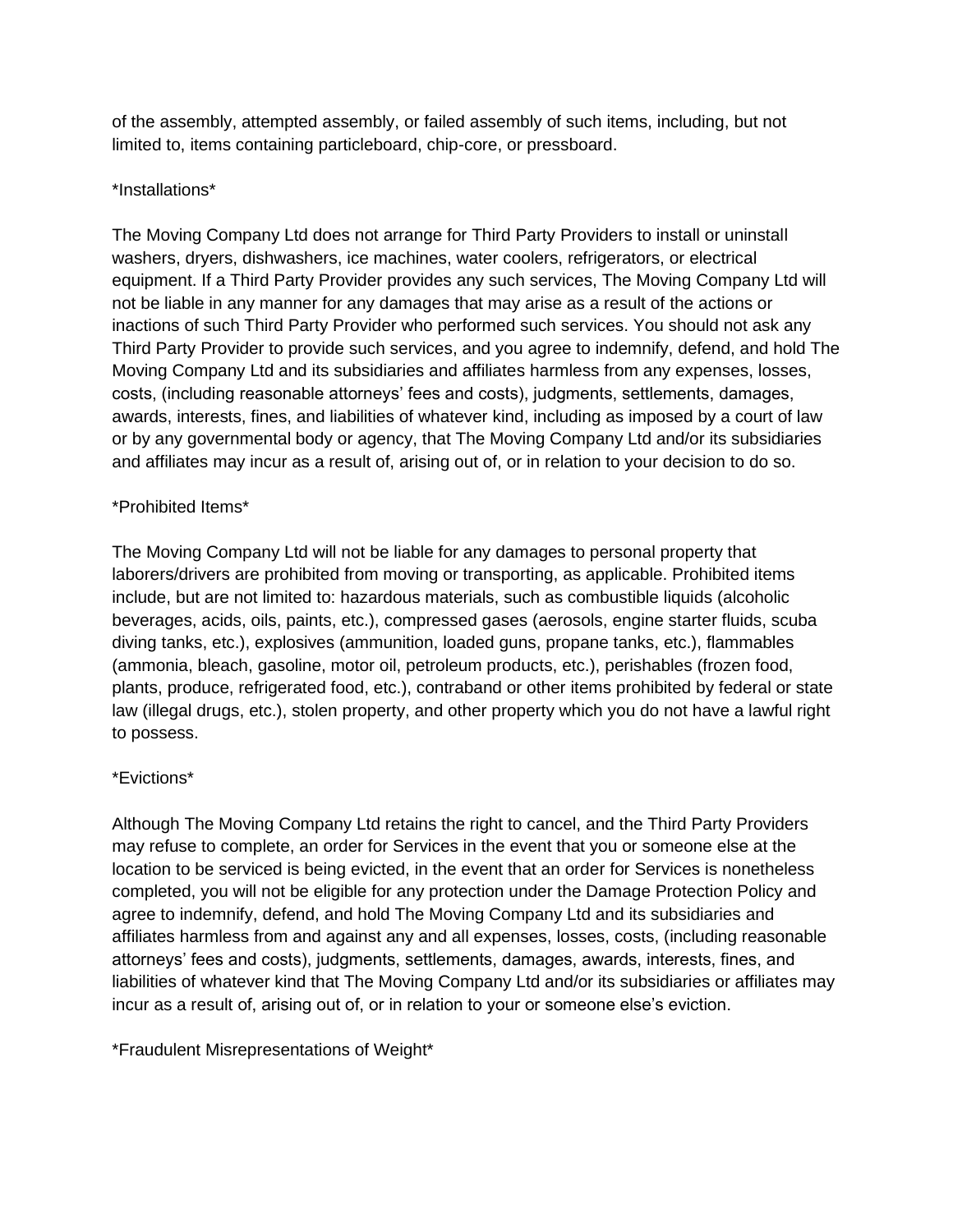The Moving Company Ltd will not pay any damages for any items based on weights that appear, in The Moving Company Ltd reasonable discretion, to be inaccurate or a misrepresentation of the items' true weight.

\*Packing by You or Your Agents\*

The Moving Company Ltd will not be liable for damages to items packed by you or your agents (e.g., damages to items in boxes packed by you).

\*Exclusions for Packing Services\*

In the event that you only order packing services, neither The Moving Company Ltd, nor its subsidiaries or affiliates, or their respective employees, agents, or contractors, will be liable for: (i) any damages reported after Third Party Providers leave your property, (ii) any damages that occur in transit, (iii) any damages that occur during unpacking, or (iv) any damages due to the handling of your property by your or your agents or any other third party that is not authorized by The Moving Company Ltd. In addition, neither The Moving Company Ltd, nor its subsidiaries or affiliates, or their respective employees, agents, or contractors, will be liable for any property that is lost or misplaced for any reason. You acknowledge and understand that there is no way for The Moving Company Ltd or any Third Party Provider to verify lost or misplaced property because neither nor any Third Party Provider is handling the shipment or otherwise unpacking the items after shipment.

\*Items of Extraordinary Value and Certain Other Valuable Items\*

All items of extraordinary value are excluded from the Damage Protection Policy unless such items are identified by you or your authorized agent on an inventory list and submitted to The Moving Company Ltd prior to your service date. In addition, the following valuable items are excluded from the Damage Protection Policy: (i) cash, checks, deeds, bills, negotiable instruments, or other valuable documents; (ii) coins, credit cards, postage stamps, and trading stamps; (iii) jewelry, precious stones, sea collections or articles manufactured therefrom; (iv) fire arms; (v) perishable goods; (vi) prescriptions; and (vii) medical devices.

An "item of extraordinary value" is defined as an item that is valued at more than \$100 per pound, such as antiques, silverware, china, furs, paintings, etc.

\*Tasks Performed at You or Your Agent's Request\*

Neither The Moving Company Ltd, nor its subsidiaries or affiliates, or their respective employees, contractors, or agents, shall be liable for any damages that arise as a result of any Laborer, Driver, or other Third Party Provider following directions given by you or your agents, and you agree to indemnify, defend, and hold The Moving Company Ltd and its subsidiaries and affiliates, and each of the foregoing entities' employees, contractors, and agents, harmless from any expenses, losses, costs, (including reasonable attorneys' fees and costs), judgments,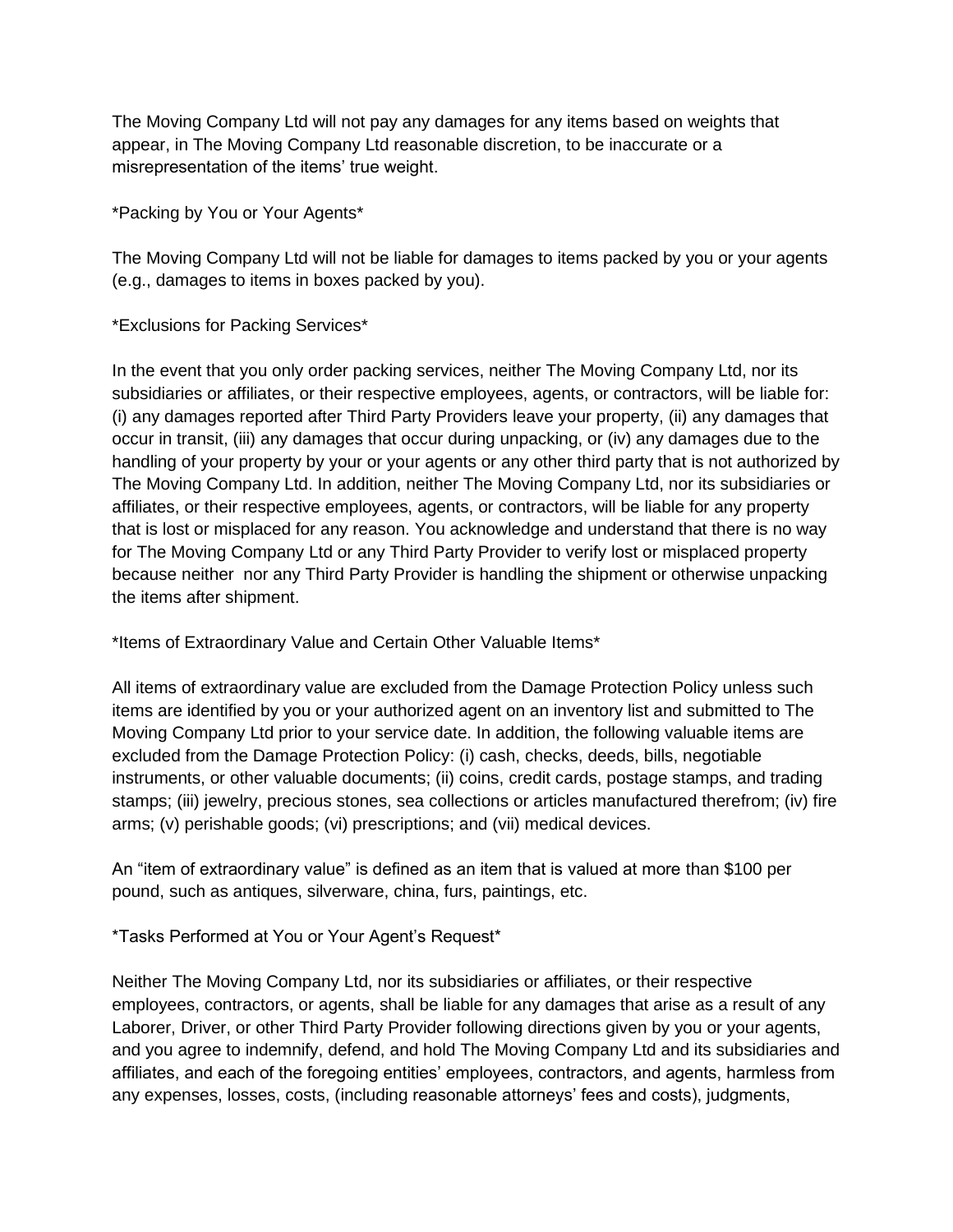settlements, damages, awards, interests, fines, and liabilities of whatever kind that The Moving Company Ltd/or its subsidiaries or affiliates, or each of the foregoing entities' employees, contractors, or agents, may incur as a result of, arising out of, or in relation to you or your agent's directions.

\*Consequential or Incidental Damages\*

As set forth more fully in Section 9.2 below, neither The Moving Company Ltd, nor any of its subsidiaries or affiliates or their respective contractors, employees, or agents shall be liable for any consequential or incidental damages that may arise due to any service failure, including, but not limited to, any failure to start or complete the Services. By way of example, but not limitation, this means that The Moving Company Ltd shall not be liable for any damages that you may incur if your move or other Services are unable to be performed or completed on a scheduled date.

### \*Acts of God and Other Similar Circumstances\*

Neither The Moving Company Ltd, nor its subsidiaries or affiliates, or their respective employees, contractors, or agents, shall be liable for any damages caused by or resulting from an act of God; war hostilities; rioting; fire; explosion; flood; sabotage; transportation or labor strike, lockouts, or injunctions; compliance with governmental laws, regulations, or orders; or any other cause whether or not of the same class or kind enumerated herein which affects performance of the Agreement arising from or attributable to acts, events, omissions, or accidents beyond the reasonable control of The Moving Company Ltd. or the Service Providers.

# CONTRACTUAL RELATIONSHIP

The following terms of service (the "Terms") constitute a legally binding agreement between you (also referred to below as "User") and The Moving Company Ltd. ("The Moving Company Ltd "). These Terms also govern any services that you may receive through the The Moving Company Ltd, including, but not limited to, any services that you may receive from The Moving Company Ltd, its subsidiaries, or affiliates, or the Third Party Providers (defined below).

# Accepting these Terms

Please read these Terms carefully before accessing or using any of the The Moving Company Ltd Platforms, including, but not limited to, before placing any order with The Moving Company Ltd for loading, unloading, or other help services, moving services, and/or any other services that may be offered through The Moving Company Ltd Platforms (collectively, the "Services"). By accessing or using the The Moving Company Ltd Platforms, including, without limitation, by placing an order for Services online or via telephone, you agree to be bound by these Terms, including, but not limited to, provisions that govern any claim you may have for property damages, provisions that limit The Moving Company Ltd liability, and provisions that require individual arbitration of any potential legal dispute between you and The Moving Company Ltd. If you do not agree to these Terms, you may not use The Moving Company Ltd Platform or receive any Services.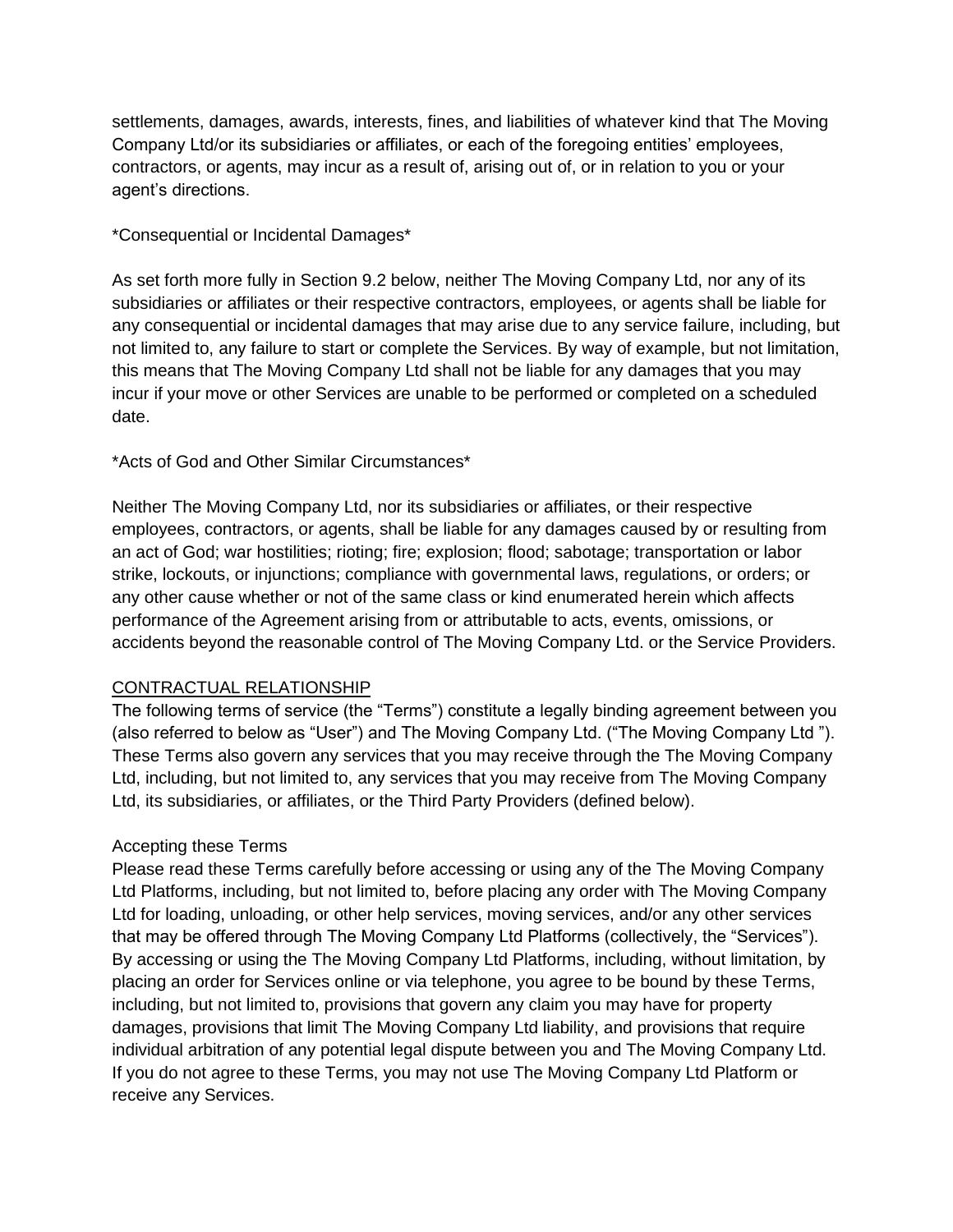### Modifications to Terms

The Moving Company Ltd reserves the right to change these Terms at any time. However, if The Moving Company Ltd makes changes to the Terms, The Moving Company Ltd will notify you by revising the "Last Modified" date at the top of this document. In some cases, The Moving Company Ltd may also provide you with additional notice (such as adding a statement to The Moving Company Ltd homepage or sending you an email notification). The Moving Company Ltd encourages you to review these Terms periodically to stay informed about The Moving Company Ltd practices, and you should always review these Terms before placing any order for Services.

Unless The Moving Company Ltd notifies you otherwise, whenever The Moving Company Ltd makes changes to these Terms, they will be effective when the revised Terms are posted online or otherwise provided for your review. If you continue to use any of The Moving Company Ltd's Platform after the revised Terms have been posted or otherwise provided for your review, including, but not limited to, by placing an order for Services with The Moving Company Ltd, you will be deemed to have accepted the changes to these Terms and will be bound by the revised Terms.

In the event that you have placed an order for Services prior to the effective date of a change to these Terms, your order will be bound by the Terms in effect on the date that you placed an order for Services.

#### Supplemental Terms

You may be required to agree to additional, supplemental terms in certain markets or for certain Services requested by you. If supplemental terms apply in your market or are required by your request for Services, such supplemental terms will be disclosed to you in a separate disclosure or in connection with, but prior to, the performance of the applicable Services by Third Party Providers (as defined below). Supplemental terms are in addition to, and shall be deemed a part of, these Terms for the purposes of the applicable Services. In the event of a conflict between any supplemental terms and these Terms, the supplemental terms shall prevail but only with respect to the Services to which the supplemental terms apply.

#### PERSONAL INJURIES; PARTICIPATION BY YOU IN MOVING

For your safety, you are asked not to participate in any loading, unloading, or moving of property or in any other Services. To the extent that you or your agents or family members choose to do so, you acknowledge and agree to indemnify, defend, and hold The Moving Company Ltd and its subsidiaries and affiliates, and each of the foregoing entities' employees, contractors, and agents, harmless from any expenses, losses, costs, (including reasonable attorneys' fees and costs), judgments, settlements, damages, awards, interests, fines, and liabilities of whatever kind that The Moving Company Ltd and/or its subsidiaries or affiliates, or each of the foregoing entities' employees, contractors, or agents, may incur as a result of, arising out of, or in relation to you or your agents or family members' decision to do so.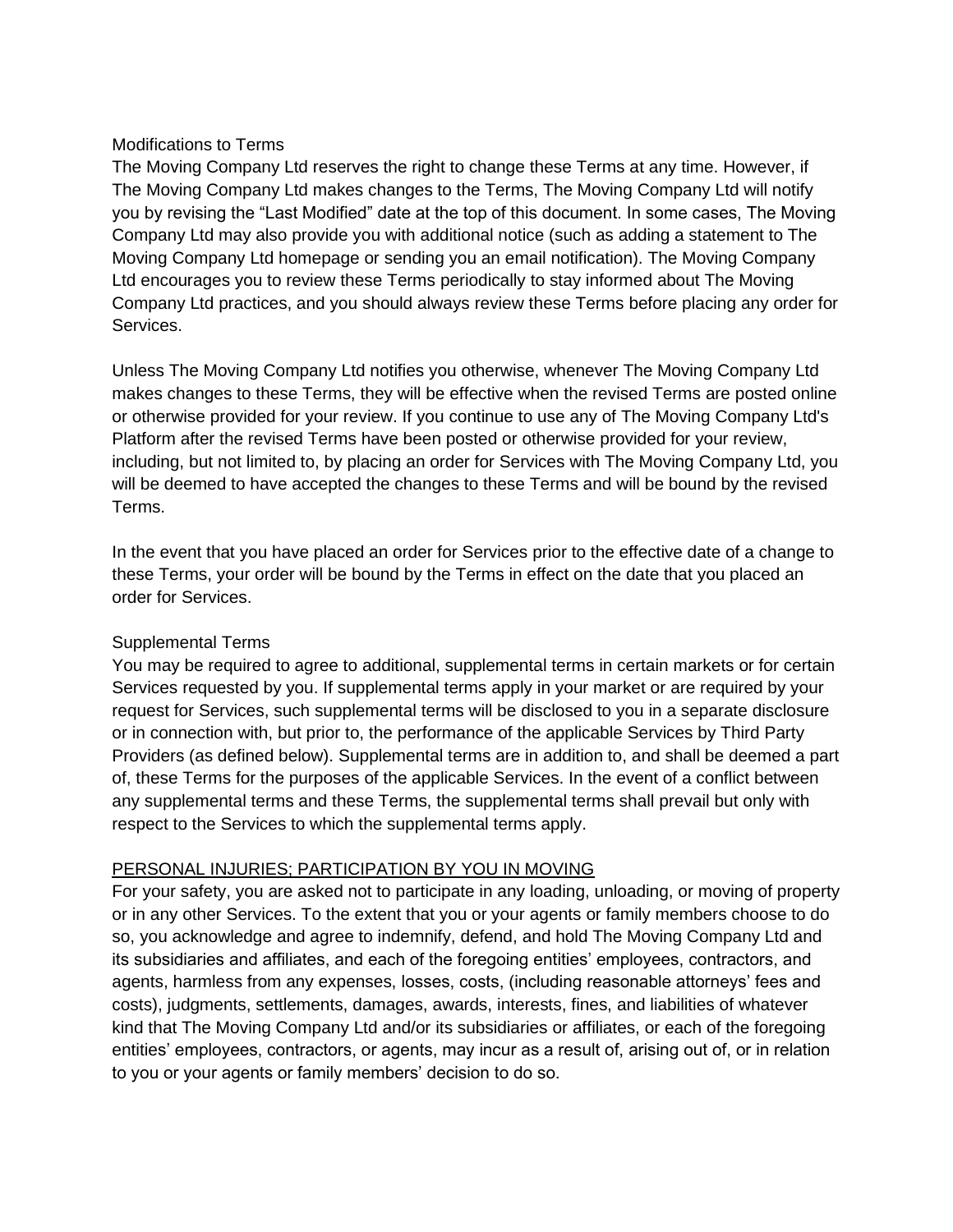Notwithstanding the foregoing, if you order transportation services only, you may be provided access to certain moving equipment, including, but not limited to, hand trucks, appliance dollies, moving pads, ratchet straps, drills, etc. (collectively, the "Moving Equipment"). YOU ACKNOWLEDGE AND UNDERSTAND THAT NEITHER The Moving Company Ltd NOR ANY OF ITS SUBSIDIARIES OR AFFILIATES MAKES ANY WARRANTIES, EXPRESS OR IMPLIED, AS TO THE MERCHANTABILITY OF THE MOVING EQUIPMENT OR ITS FITNESS FOR ANY PARTICULAR PURPOSE. THERE IS NO WARRANTY THAT THE MOVING EQUIPMENT IS, OR WILL BE, SUITED FOR YOUR INTENDED USE OR THAT IT IS FREE FROM DEFECTS. You assume all risks inherent in the operation and use of the Moving Equipment and will take all necessary precautions to protect all persons and property from injury or damage while in possession of the Moving Equipment. Neither The Moving Company Ltd nor any of its subsidiaries or affiliates shall be responsible to you or to any other party, including any of your agents, for any loss, damage, or injury (including, but not limited to, any personal injury (including death), loss of profits, business interruption, or other special or consequential damages) caused by, resulting from, or in any way connected with the Moving Equipment or its operation or use, or any defect with respect thereto. You agree to defend, indemnify, and hold The Moving Company Ltd and its subsidiaries and affiliates, and each of the foregoing entities' employees, contractors, and agents, harmless from and against any and all liability, claims, and damages of any kind (including attorneys' fees) for injuries or death to persons and damage to property arising out of the use, maintenance, instruction, operation, possession, or rental of the Moving Equipment by you or any other third party not authorized by The Moving Company Ltd, however caused. In the event that any Moving Equipment is damaged, unusable, or unsafe, The Moving Company Ltd will arrange for a replacement piece of Moving Equipment to be provided if available. You acknowledge and agree that your sole remedy for any failure or defect in the Moving Equipment shall be termination of any rental charges accruing after the time of failure. All Moving Equipment must be returned to the truck or other motor vehicle (arranged by The Moving Company Ltd in connection with your request for transportation services) prior to the Driver's departure from your shipment origin and destination. You agree to reimburse The Moving Company Ltd or its Third Party Providers for any Moving Equipment that is not returned.

#### INDEMNITY

You agree to indemnify, defend, and hold The Moving Company Ltd, its subsidiaries, and affiliates, and their respective officers, directors, employees, agents, and contractors harmless from and against any and all claims, demands, fines, judgments, penalties, damages, losses, liabilities, and expenses (including attorneys' fees) relating to or arising from: (i) your violation of any third-party right, including, without limitation, any right to privacy, publicity rights, or intellectual property rights (including any User Content submitted by you); (ii) your wrongful or improper use of The Moving Company Ltd Platforms or the Services; (iii) any actual or alleged breach of the Terms or your representations, warranties, and obligations set forth in these Terms; (iv) your violation of any rights of another, including any of the Third Party Providers or any other User; (v) your violation of any law, rule, or regulation of the United States or any other country; and (vi) your negligence or willful misconduct (including any negligence or willful misconduct in packing any personal property for shipment or relocation by a Third Party Provider).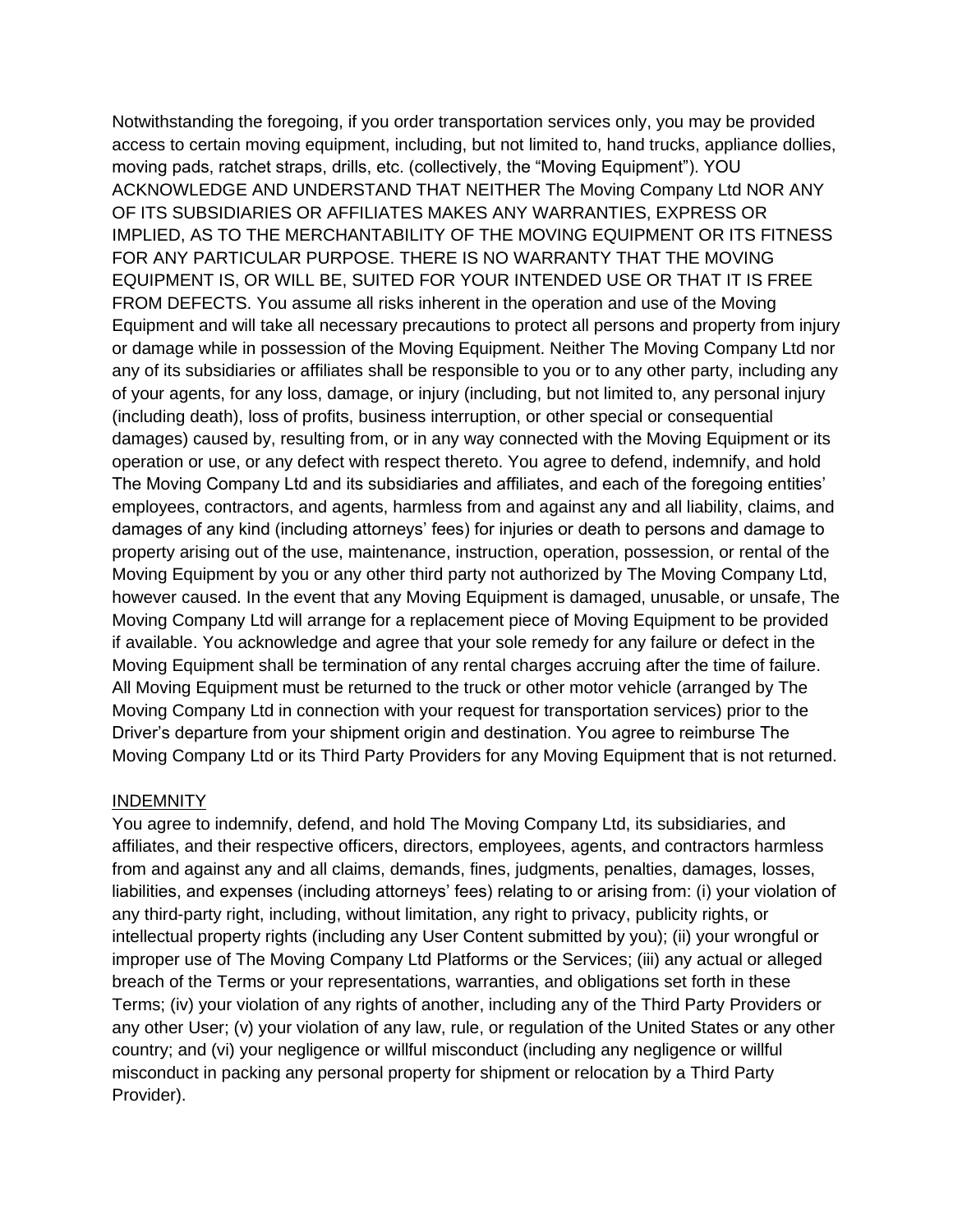This obligation and any other indemnification obligation set forth in these Terms will survive the termination of these Terms and/or your use of the The Moving Company Ltd Platforms.

#### DISPUTE RESOLUTION

### Informal Dispute Resolution

Prior to pursuing any other available remedy, including arbitration pursuant to the provisions below, you agree to attempt in good faith for a period of sixty (60) days (the "Informal Dispute Resolution Period") to negotiate a resolution of any dispute, claim, or controversy that you may have against The Moving Company Ltd or any Third Party Provider or any dispute, claim, or controversy otherwise arising out of or relating to these Terms or the breach, termination, enforcement, interpretation, or validity thereof; your use of the The Moving Company Ltd Platforms; or your order for, receipt of, or the performance of the Services (collectively, the "Disputes"). The Informal Dispute Resolution Period shall commence on the first day that you submit written notice of your Dispute(s) to The Moving Company Ltd.

### Fees

The parties shall be responsible for their own respective arbitration expenses, including attorneys' fees, unless otherwise provided by applicable state or federal law.

#### WHAT IS COVERED

# HOUSEHOLD PROPERTY SUCH AS WOOD FLOORS, CARPET, WALLS, DOORS AND SIMILAR

As discussed in "Your Responsibilities" above, the customer is required to prepare and prep these items against damage. We know that not every circumstance is possible to prepare for though and that's why YOU'RE COVERED!

Despite the long list of exclusions and limitations, we do provide coverage for items that we knowingly, and without dispute, damage. Any item(s) damaged during the move must be listed on the work order prior to the completion of your move. Any item(s) not listed on the work order are not eligible for coverage. If there is an issue, please contact us and we will do our best to resolve it as your satisfaction is our number one priority! Released Valuation coverage will be provided to all items dropped or damaged on site while in the possession of our movers, assuming they do not meet any of the exclusions above.

Remember, Released Valuation covers up to \$0.60 per pound per item. Factors such as condition of the item and depreciation may reduce the amount of compensation ultimately paid.

#### HOW TO MAKE A CLAIM

Any covered damage that occurs, while the movers are on site, must be submitted to the company that provided moving services.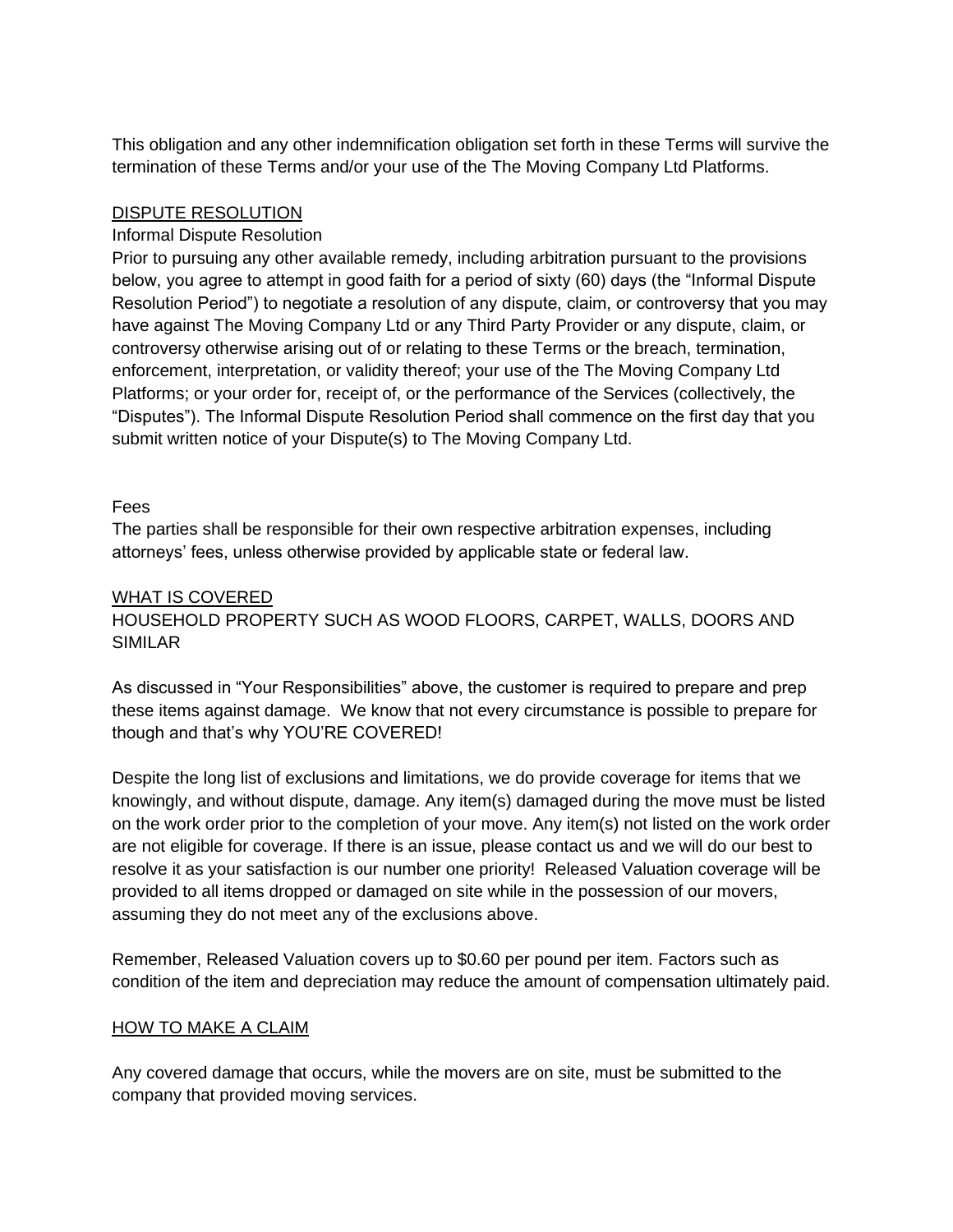1. Make sure that the broken or damaged item(s) are listed on your work order before the movers depart the site.

2. Contact The Moving Company Ltd,directly and inform them of the damage. They will advise you of their claims process and, if necessary, provide you with paperwork to be completed.

3. Please contact The Moving Company, Ltd. Customer Support on the contact page to notify of a claim.

# CLAIM REMEDIES

Assuming the steps above were followed correctly and the damaged item(s) are not excluded, The Moving Company Ltd will have the option to repair the damaged item or compensate you in accordance with Released Valuation. The option of repair versus compensation is at the sole discretion of The Moving Company Ltd.

# REPAIR

The company may have relationships with repair companies and will have sole authority to choose the company of their choice. Although you may request your own repair estimates be aware that costs associated with estimates or repairs will not be covered unless pre-approved by the company. Requests for reimbursement for unauthorized estimates or repairs will be denied.

# **COMPENSATION**

If the company opts for compensation instead of repair, a payment will be made to you based on the weight of the item, its condition and depreciation, up to \$0.60 per pound. It is important to remember that Released Valuation is a basic coverage and will not cover the full replacement value of your damaged item(s).

# VALUATION COVERAGE

Damage to household goods as a direct result of Services performed are covered by basic (released) valuation coverage.

PLEASE NOTE: This coverage is applicable to items dropped or otherwise damaged while being handled by the movers in the performance of Services scheduled by The Moving Company Ltd. Any damage must be reported on the work order prior to the movers departing the service location. \*\*Damage incurred while in transit, or after the movers have departed the service location, WILL NOT BE ACCEPTED.

This basic coverage is not insurance, it is valuation, and is based solely on weight, i.e. up to \$0.60 USD per pound. This valuation coverage only applies to household goods that are